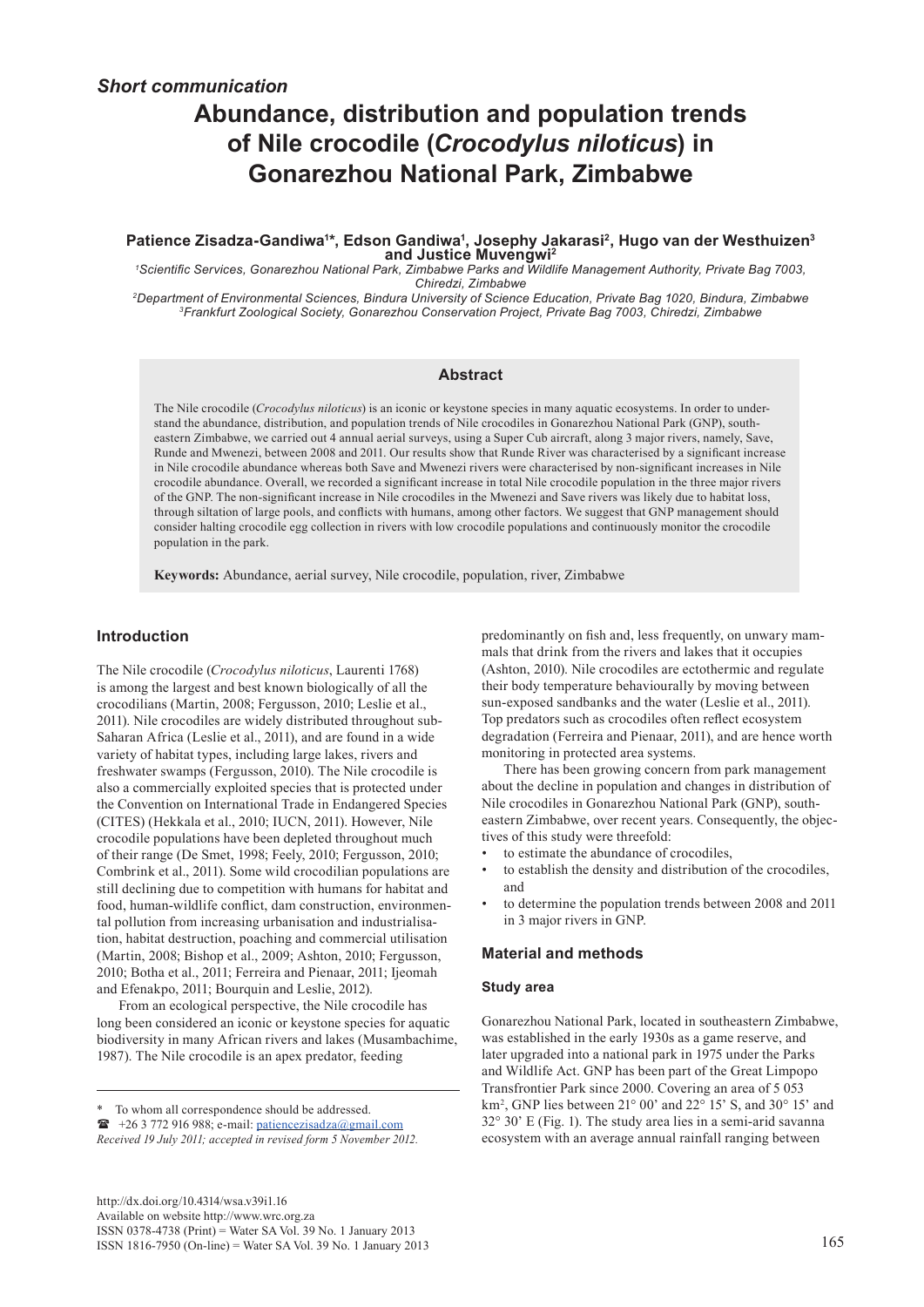

*Figure 1 Location of Gonarezhou National Park in southeastern Zimbabwe and crocodile sightings in 3 major rivers between 2008 and 2011*

400 and 600 mm. Average monthly maximum temperatures in GNP range between 26°C in July and 36°C in January whereas, average monthly minimum temperatures range between 9°C in June and 24°C in January (Gandiwa et al., 2011). The Gonarezhou ecosystem is endowed with a wide variety of both large carnivores and herbivore species (Gandiwa, 2012).

### **Data collection and analysis**

Aerial surveys were used in gathering data on crocodiles in GNP's 3 major rivers, namely, Save, Runde and Mwenezi. The aerial surveys were conducted during either the early dryseason (April/May) or late dry-season (November/December) of each year from 2008 to 2011, following procedures outlined by Zisadza et al. (2010). Briefly, a Piper PA-18 Super Cub aircraft was flown downstream at an average altitude of 90–100 m above ground level. Flights were made between late morning and early afternoon (10:00–14:00), when the majority of crocodiles are out of water, allowing for easier counting. For all four surveys, the survey aircraft had a crew consisting of a pilot and an observer, who also recorded the data. Crocodiles were counted both from groups and as individuals in stretches of the Save River (32 km), Runde River (77 km) and Mwenezi River (57 km) (Fig. 1). These rivers were flown once each year. If groups of crocodiles were too large to count from a single passing either outside or inside the water, the pilot would circle that section of the river to enable the observer to get a more reliable count. All crocodile sightings were recorded and their positions logged into a Garmin Geographic Positioning System (GPS) 60 receiver unit. Crocodiles counted in and out of water were recorded together.

For each of the river sections surveyed, the total number of crocodiles and their population density (number/km of river) were calculated. Crocodile sighting data were analysed to show the distribution of crocodiles over the study period using

ArcView 3.2 software for Windows (ESRI, Redlands, CA). We performed simple linear regression analyses to estimate crocodile population rate of change, i.e. to estimate if average annual exponential rate of increase (*r*) was greater than, less than or equal to, zero  $(r > 0, r < 0$  or  $r = 0$ ). Crocodile population data were tested for normality using the Shapiro-Wilk test which indicated that the data not normally distributed. Therefore, data were log transformed prior to regression analyses. We checked for the presence of serial correlation of residuals in all simple linear regressions using the Durbin-Watson statistic (Durbin and Watson, 1951) and found no serial correlation in the residuals. For the simple linear regression analyses, we used the year as the independent variable and crocodile populations as the dependent variables, in order to estimate crocodile population rate of change for the period 2008–2011. We fitted regression lines to the data for the period (2008–2011) to describe the trends in crocodile populations in these years. We used the slope of the regression line for each river to estimate *r* for the crocodiles. No correction factor was used in this study to cater for crocodiles that were possibly submerged or missed in the counts, for the entire study period. All statistical analyses were conducted using STATISTICA Version 6.0 (StatSoft, 2001).

#### **Results**

#### **Abundance and distribution of crocodiles in GNP, 2008–2011**

Over the 4-year period, between 2008 and 2011, 1 228 crocodiles were counted from aerial surveys of 3 major rivers in GNP (Table 1). Runde River had the most crocodiles, as it provided 78.2% ( $n = 960$ ) of all of the crocodile sightings from 2008–2011. Mwenezi River constituted 14.6% (*n* = 180) of the crocodile sightings during the study period whereas Save River had the lowest proportion of sightings, only  $7.2\%$  ( $n = 88$ ) of the crocodile population counted between 2008 and 2011. Population densities for crocodiles were different per river stratum and not evenly distributed along the entire river stretches, with Runde River having the highest density, followed by Mwenezi (Table 1). Similarly, the distribution of crocodiles was not uniform across the three major rivers. Runde River had a more uniform distribution of crocodiles compared to Mwenezi and Save rivers (Fig. 1). The distribution of crocodiles in the three rivers was determined by the presence of water, with most sightings recorded in locations with relatively large and permanent pools.

#### **Population trends of crocodiles in Gonarezhou National Park, 2008–2011**

Runde River was characterised by a significant increase in the crocodile population between 2008 and 2011 (log<sub>e</sub>[crocodile population estimate] = 0.13[year] + 264.71;  $F_1 = 36.78$ ,  $P <$ 0.001,  $R^2 = 0.95$ ;  $r = 0.13$ , 95% CI for  $r = 0.04$  to 0.23; Fig. 2). Furthermore, Save River was characterised by fluctuations and a non-significant increase in crocodile population  $(log_e[crossedile population estimate] = 0.03[year] - 57.99;$  $F_{1,2}$  = 0.35, *P* > 0.05; *r* = 0.03, 95% CI for *r* = -0.35 to 0.46). Similarly, Mwenezi River was characterised by a non-significant population increase (log<sub>e</sub>[crocodile population estimate]  $= 0.03$ [year] – 57.99;  $F_{1,2} = 4.72$ ,  $P > 0.05$ ,  $R^2 = 0.70$ ;  $r = 0.03$ , 95% CI for  $r = -0.03$  to 0.09). Overall, the total population of crocodiles in GNP's major rivers showed a significant increase between 2008 and 2011 ( $log_e$  [crocodile population estimate] =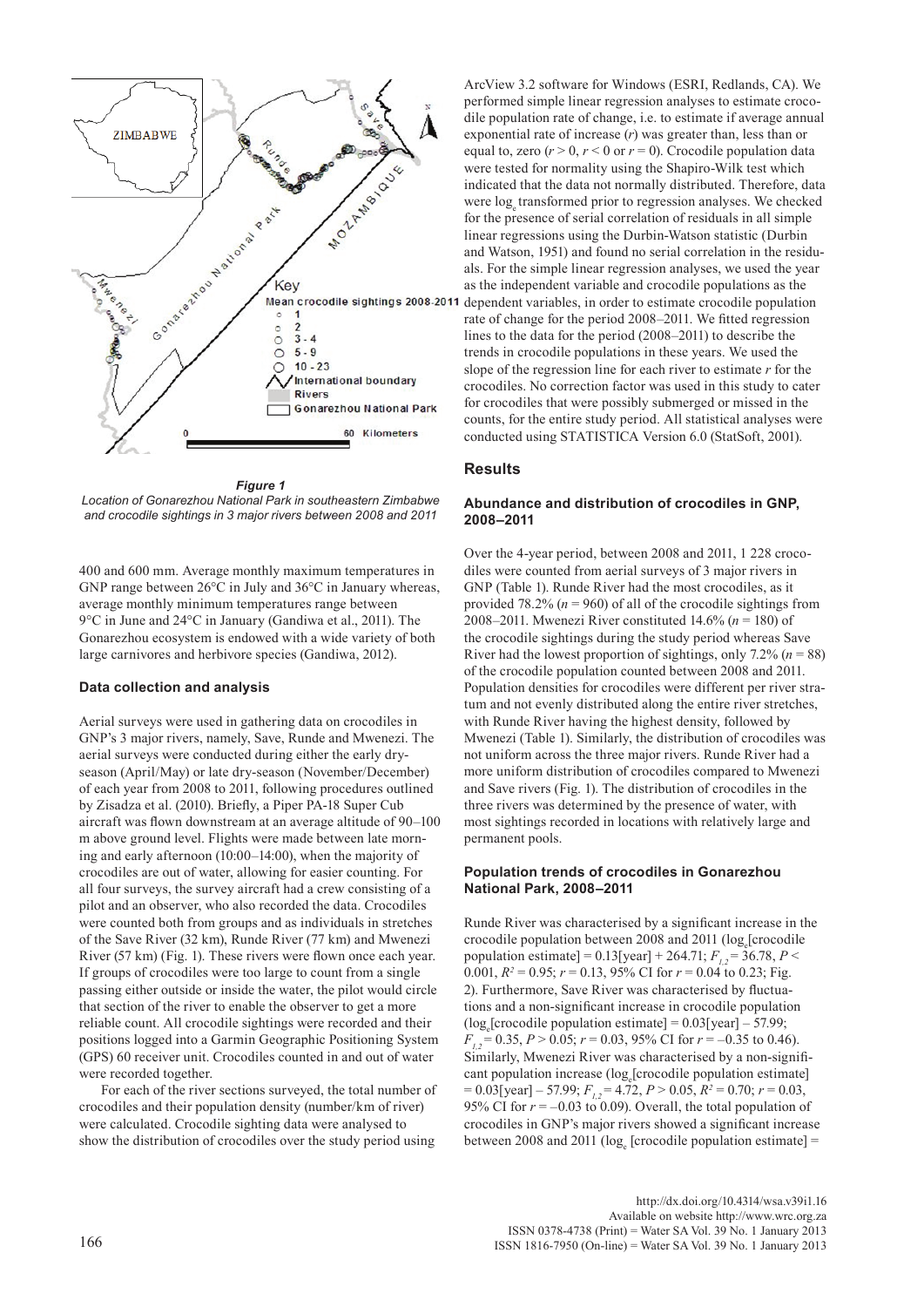| Table 1<br>Summary of abundance and density (crocodile/km) of Nile crocodiles in Gonarezhou National Park major rivers,<br>southeastern Zimbabwe |                              |                               |                                 |                         |                               |                                 |
|--------------------------------------------------------------------------------------------------------------------------------------------------|------------------------------|-------------------------------|---------------------------------|-------------------------|-------------------------------|---------------------------------|
| Survey year                                                                                                                                      | <b>Population estimate</b>   |                               |                                 | Density (crocodiles/km) |                               |                                 |
|                                                                                                                                                  | <b>Save River</b><br>(32 km) | <b>Runde River</b><br>(77 km) | <b>Mwenezi River</b><br>(57 km) | Save River (32<br>km)   | <b>Runde River</b><br>(77 km) | <b>Mwenezi River</b><br>(57 km) |
| 2008                                                                                                                                             | 17                           | 187                           | 43                              | 0.53                    | 2.43                          | 0.75                            |
| 2009                                                                                                                                             | 26                           | 235                           | 45                              | 0.81                    | 3.05                          | 0.79                            |
| 2010                                                                                                                                             | 24                           | 252                           | 44                              | 0.75                    | 3.27                          | 0.77                            |
| 2011                                                                                                                                             | 21                           | 286                           | 48                              | 0.66                    | 3.71                          | 0.84                            |
| Total for all surveys                                                                                                                            | 88                           | 960                           | 180                             | 2.75                    | 12.47                         | 3.16                            |
| Mean for all surveys                                                                                                                             | 22                           | 240                           | 45                              | 0.69                    | 3.12                          | 0.79                            |
| Standard deviation (SD)                                                                                                                          | 3.92                         | 41.21                         | 2.16                            | 0.12                    | 0.54                          | 0.04                            |



*Nile crocodile population trends of 3 major rivers in Gonarezhou National Park, southeastern Zimbabwe, between 2008 and 2011*

0.11[year] + 221.94;  $F_{12} = 22.68$ ,  $P < 0.001$ ,  $R^2 = 0.92$ ;  $r = 0.11$ , CI for  $r = 0.01$  to 0.23; Fig. 2).

#### **Discussion**

Our results show that GNP has a relatively low crocodile population, with most of the crocodiles being concentrated in Runde River relative to the other two major rivers. Interestingly, our study indicates that the crocodile population in GNP is increasing. The high concentration of crocodiles in Runde River may be attributed to suitable habitats as reported by Zisadza et al. (2010). Our study supports earlier findings that suggested that Runde River is an important river for the survival of crocodiles in GNP (Kofron, 1989, 1993). In contrast, Mwenezi River has seasonal

flow due to the Manyuchi Dam upstream, whereas the Save River only covers a small section of GNP, which is also rocky (Zisadza et al., 2010), hence likely contributing to the low numbers of crocodile populations recorded in this study. It should be noted that other factors that may likely influence crocodile population size and structure in GNP include human-wildlife conflicts, especially in the Save and Mwenezi rivers which border communal areas, pollution from agricultural activities upstream, poor land use in the catchment leading to siltation, limited availability of prey resources, excessive collection of crocodile eggs and illegal hunting of crocodiles (Tafangenyasha and Dube, 2008; Zisadza et al., 2010; Gandiwa, 2011).

Compared to other protected areas, GNP has a relatively lower crocodile population than Kruger National Park rivers,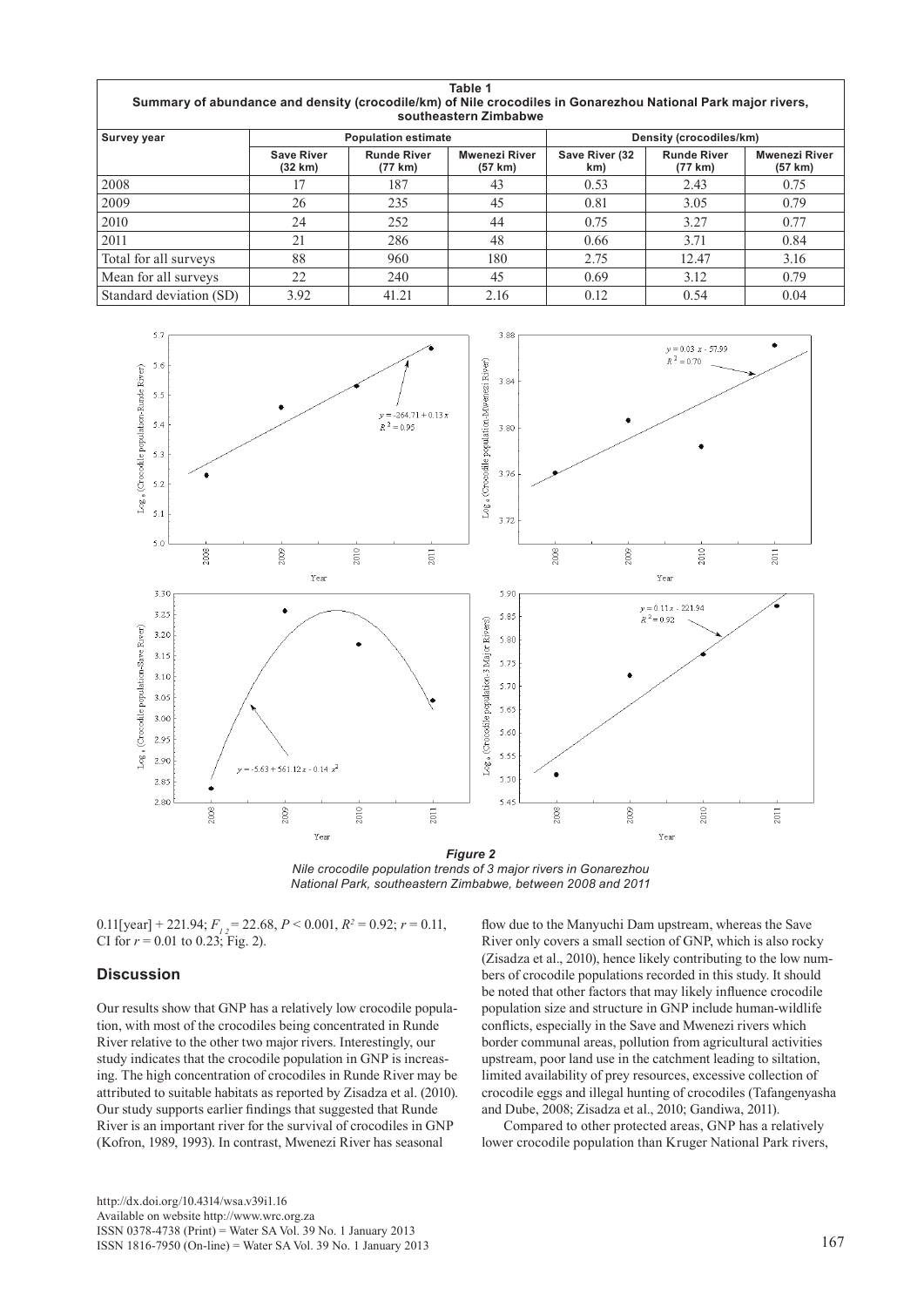South Africa (Ferreira and Pienaar, 2011) and the panhandle region of the Okavango Delta, Botswana (Bourquin and Leslie, 2012). The crocodile species plays a significant role in aquatic ecosystems, in this case the major rivers in GNP, and the presence of crocodiles gives insights into ecosystem health (Ferreira and Pienaar, 2011). However, detecting population change for crocodiles is influenced by observer bias, visibility bias and the time of year in which the survey occurs (Combrink et al., 2011). The deterioration of both water quality and quantity is one of the most critical causes of crocodile population declines or suppression (Villiers and Mkwelo, 2009; Ashton, 2010; Ferreira and Pienaar, 2011). This suggests that there is a need to enhance the river health monitoring systems in the GNP to allow for early detection of changes in the river ecosystems.

In many parts of Africa, including the GNP, humans and livestock are commonly attacked by crocodiles, thereby fuelling human-wildlife conflict (Aust et al., 2009; Fergusson, 2010; Gandiwa, 2011). This crocodile-human conflict is however, exacerbated by the increasing concentration of humans on large rivers, for reasons of day-to-day survival (Lamarque et al., 2009). It has been suggested that crocodile densities exhibit a negative correlation with human densities and development patterns (Aust et al., 2009), hence increased human concentration and developments near major rivers will likely result in lower crocodile populations. In the GNP ecosystem, crocodilehuman conflicts are a common phenomenon, particularly in communities living on the park edges bordering major rivers (E. Gandiwa, personal observation).

# **Conclusions**

Our study revealed an increase in crocodile population in the entire GNP for the period 2008–2011. This is despite of the fact that the crocodile population size in GNP is presently small, when compared to other ecosystems in the Southern African region. Our results show that the majority of the crocodiles were sighted in Runde River. The underlying reasons for the status of the crocodile population in GNP are, however, still not fully understood, and this calls for further investigation. Apart from the three major rivers in GNP on which this study focussed, crocodiles also occur in other inland water bodies such as Tambohata Pan, Machaniwa Pan, Masasanya Dam and Benji Weir. Therefore, expanding the range of sampling beyond the three major rivers would allow for a wider spatial coverage of the park.

Future studies should also focus on examining disease aspects of the crocodile species in GNP given the discovery of *Trichinella zimbabwensis* in some crocodile populations in Zimbabwe (La Grange et al., 2009) and steatitis in aquatic fauna in the adjacent Kruger National Park (Huchzermeyer et al., 2011). Furthermore, there is need to examine in detail the crocodile size class structure, demographic variables such as survival and fecundity, nesting ecology and diets (Kofron, 1993; Swanepoel et al., 2000; Wallace and Leslie, 2008; Shirley et al., 2009) of crocodiles in major rivers in GNP. Finally, we suggest that the collection of crocodile eggs for commercial purposes, especially from Mwenezi and Save rivers, should be halted until such a time that the crocodile population in these rivers is relatively high.

# **Acknowledgments**

We thank the Director-General of Zimbabwe Parks and Wildlife Management Authority (ZPWMA) for permission to conduct this study. We wish to thank H Madzikanda, E van der Westhuizen, FT Madawo, N Monks, E Mpofu and L Mango for their support and contributions in this study. We are also grateful to two anonymous reviewers for insightful comments and suggestions that improved the quality of this manuscript. The assistance of T Sherwill with the handling of the manuscript was highly appreciated. This study was supported by the Gonarezhou Conservation Project, a partnership between the ZPWMA and Frankfurt Zoological Society.

## **References**

- ASHTON PJ (2010) The demise of the Nile crocodile (*Crocodylus niloticus*) as a keystone species for aquatic ecosystem conservation in South Africa: The case of the Olifants River. *Aquat. Conserv: Mar. Freshwater Ecosyst.* **20** (5) 489–493.
- AUST P, BOYLE B, FERGUSSON R and COULSON T (2009) The impact of Nile crocodiles on rural livelihoods in northeastern Namibia. *S. Afr. J. Wildl. Res.* **39** (1) 57–69.
- BISHOP JM, LESLIE AJ, BOURQUIN SL and O'RYAN C (2009) Reduced effective population size in an overexploited population of the Nile crocodile (*Crocodylus niloticus*). *Biol. Conserv.* **142** (10) 2335–2341.
- BOTHA H, VAN HOVEN W and GUILLETTE JR LJ (2011) The decline of the Nile crocodile population in Loskop Dam, Olifants River, South Africa. *Water SA* **37** (1) 103–108.
- BOURQUIN SL and LESLIE AJ (2012) Estimating demographics of the Nile crocodile (*Crocodylus niloticus* Laurenti) in the panhandle region of the Okavango Delta, Botswana. *Afr. J. Ecol.* **50** 1–8.
- COMBRINK X, KORRÛBEL JL, KYLE R, TAYLOR R and ROSS P (2011) Evidence of a declining Nile crocodile (*Crocodylus niloticus*) population at Lake Sibaya, South Africa. *S. Afr. J. Wildl. Res.*  **41** (2) 145–157.
- DE SMET K (1998) Status of the Nile crocodile in the Sahara Desert. *Hydrobiologia* **391** (1) 81-86.
- DURBIN J and WATSON GS (1951) Testing for serial correlation in least squares regression, II. *Biometrika* **38** 159–177.
- FEELY JM (2010) On the southeastern range limits of the Nile Crocodile: A review of its past and present occurrences in the Eastern Cape and Western Cape, South Africa. *S. Afr. J. Wildl. Res.*  **40** (2) 169–175.
- FERGUSSON RA (2010) Nile Crocodile *Crocodylus niloticus*. In: Manolis SC and Stevenson C (eds.) *Crocodiles. Status Survey and Conservation Action Plan*. Crocodile Specialist Group, Darwin. 84–89.
- FERREIRA SM and PIENAAR D (2011) Degradation of the crocodile population in the Olifants River Gorge of Kruger National Park, South Africa. *Aquat. Conserv: Mar. Freshwater Ecosyst.* **21** (2) 155–164.
- GANDIWA E (2011) Preliminary assessment of illegal hunting by communities adjacent to the northern Gonarezhou National Park, Zimbabwe. *Trop. Conserv. Sci.* **4** (4) 445–467.
- GANDIWA E (2012) Local knowledge and perceptions of animal population abundances by communities adjacent to the northern Gonarezhou National Park, Zimbabwe. *Trop. Conserv. Sci.* **5** (3) 255–269.
- GANDIWA E, MAGWATI T, ZISADZA P, CHINUWO T and TAFANGENYASHA C (2011) The impact of African elephants on *Acacia tortilis* woodland in northern Gonarezhou National Park, Zimbabwe. *J. Arid Environ.* **75** (9) 809–814.
- HEKKALA ER, AMATO G, DESALLE R and BLUM MJ (2010) Molecular assessment of population differentiation and individual assignment potential of Nile crocodile (*Crocodylus niloticus*) populations. *Conserv. Gen.* **11** (4) 1435–1443.
- HUCHZERMEYER KDA, GOVENDER D, PIENAAR DJ and DEACON AR (2011) Steatitis in wild sharptooth catfish, *Clarias gariepinus* (Burchell), in the Olifants and Lower Letaba Rivers in the Kruger National Park, South Africa. *J. Fish Dis.* **34** (7) 489–498.